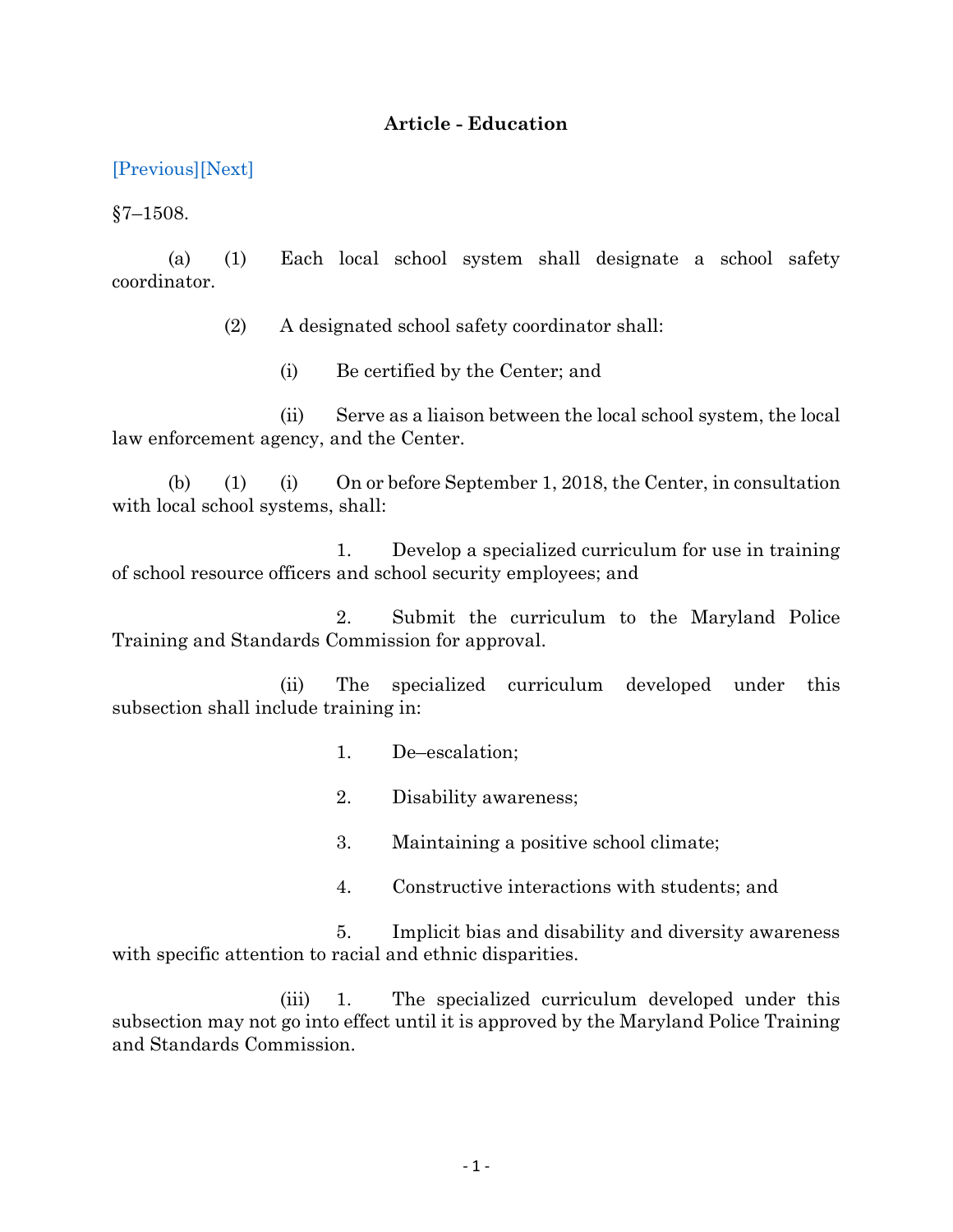2. If the Maryland Police Training and Standards Commission does not initially approve the specialized curriculum, the Center shall amend the curriculum until it meets with the Commission's approval.

(2) On or before March 1, 2019, the Center shall develop and submit to the Maryland Police Training and Standards Commission for approval a model training program that meets the requirements of the curriculum approved under paragraph (1) of this subsection.

(3) Each local law enforcement agency shall:

(i) Enroll individuals assigned to be school resource officers in the model training program developed by the Center under paragraph (2) of this subsection; or

(ii) 1. Submit to the Maryland Police Training and Standards Commission for approval a training program that is consistent with the curriculum developed under paragraph (1) of this subsection; and

2. Enroll individuals assigned to be school resource officers in the training program developed under item 1 of this item.

(4) Beginning September 1, 2019, to be assigned as a school resource officer an individual shall:

(i) Complete:

1. The model training program developed by the Center under paragraph (2) of this subsection through instruction provided by the Center in collaboration with the Maryland Police Training and Standards Commission; or

2. A local law enforcement agency's training program developed under paragraph (3)(ii) of this subsection; and

(ii) Be certified by the Maryland Police Training and Standards Commission.

(5) Beginning September 1, 2019, to be employed as a school security employee at a public school, an individual shall complete:

(i) The model training program developed by the Center under paragraph (2) of this subsection through instruction provided by the Center in collaboration with the Maryland Police Training and Standards Commission; or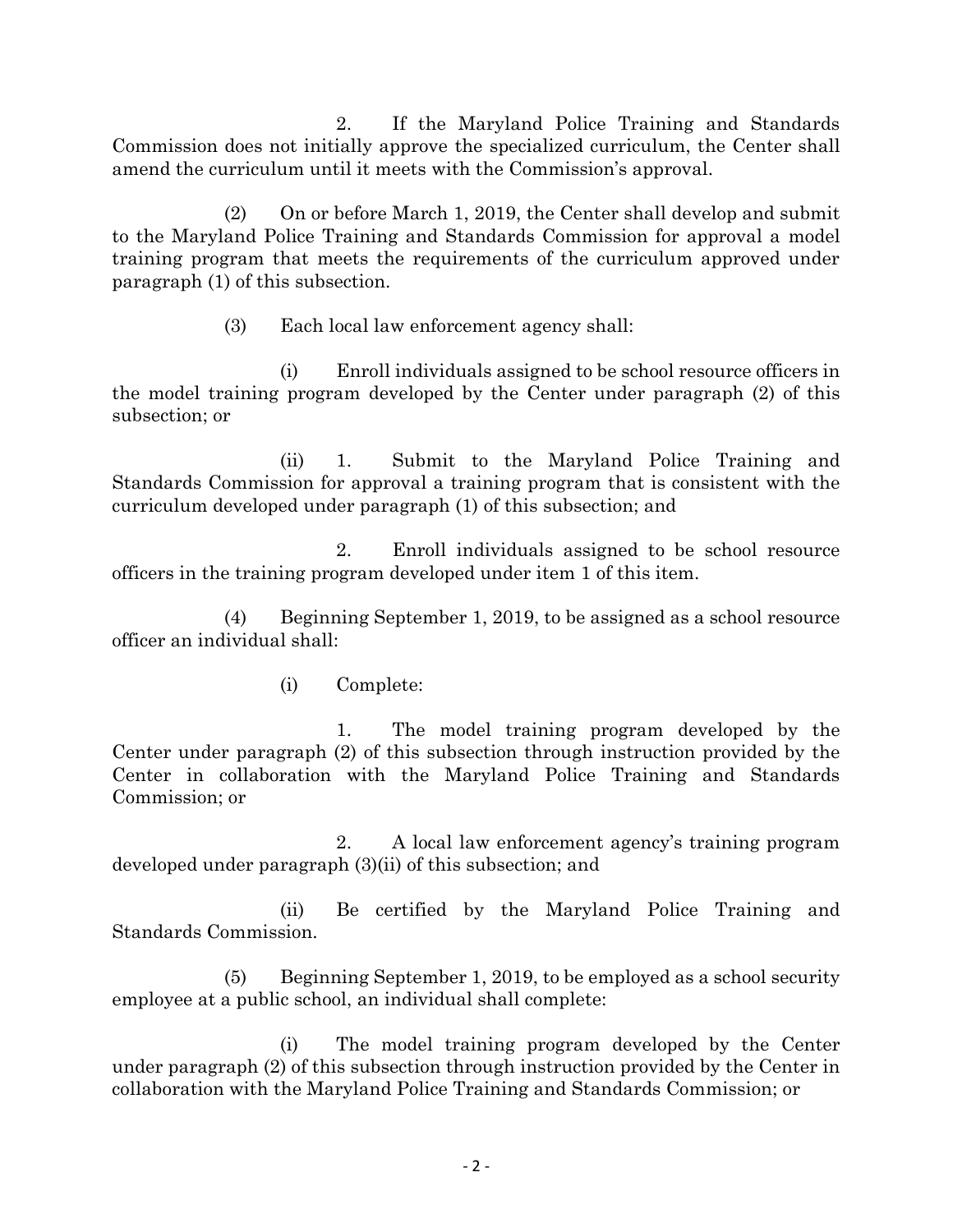(ii) A local law enforcement agency's training program developed under paragraph (3)(ii) of this subsection.

(c) The Center shall collect data regarding the school resource officers in each local school system, including:

(1) The number of full–time and part–time school resource officers assigned to each elementary school, middle school, and high school; and

(2) Any other local school system employees or local law enforcement officers who are fulfilling the role of a school resource officer.

(d) (1) On or before December 15, 2018, the Center, in collaboration with local law enforcement agencies and local school systems, shall analyze the initial data collected under subsection (c) of this section and develop guidelines to assist local school systems in:

(i) Identifying the appropriate number and assignment of school resource officers, including supplemental coverage by local law enforcement agencies; and

(ii) Collaborating and communicating with local law enforcement agencies.

(2) On or before July 1, 2019, each local school system, in consultation with local law enforcement agencies, shall:

(i) Develop a plan to implement the guidelines developed by the Center; and

(ii) Submit the plan to the Center for review and comment.

(e) (1) Before the 2018–2019 school year begins, each local school system shall file a report with the Center identifying:

(i) The public high schools in the local school system's jurisdiction that have a school resource officer assigned to the school; and

(ii) If a public high school in the local school system's jurisdiction is not assigned a school resource officer, the adequate local law enforcement coverage that will be provided to the public high school.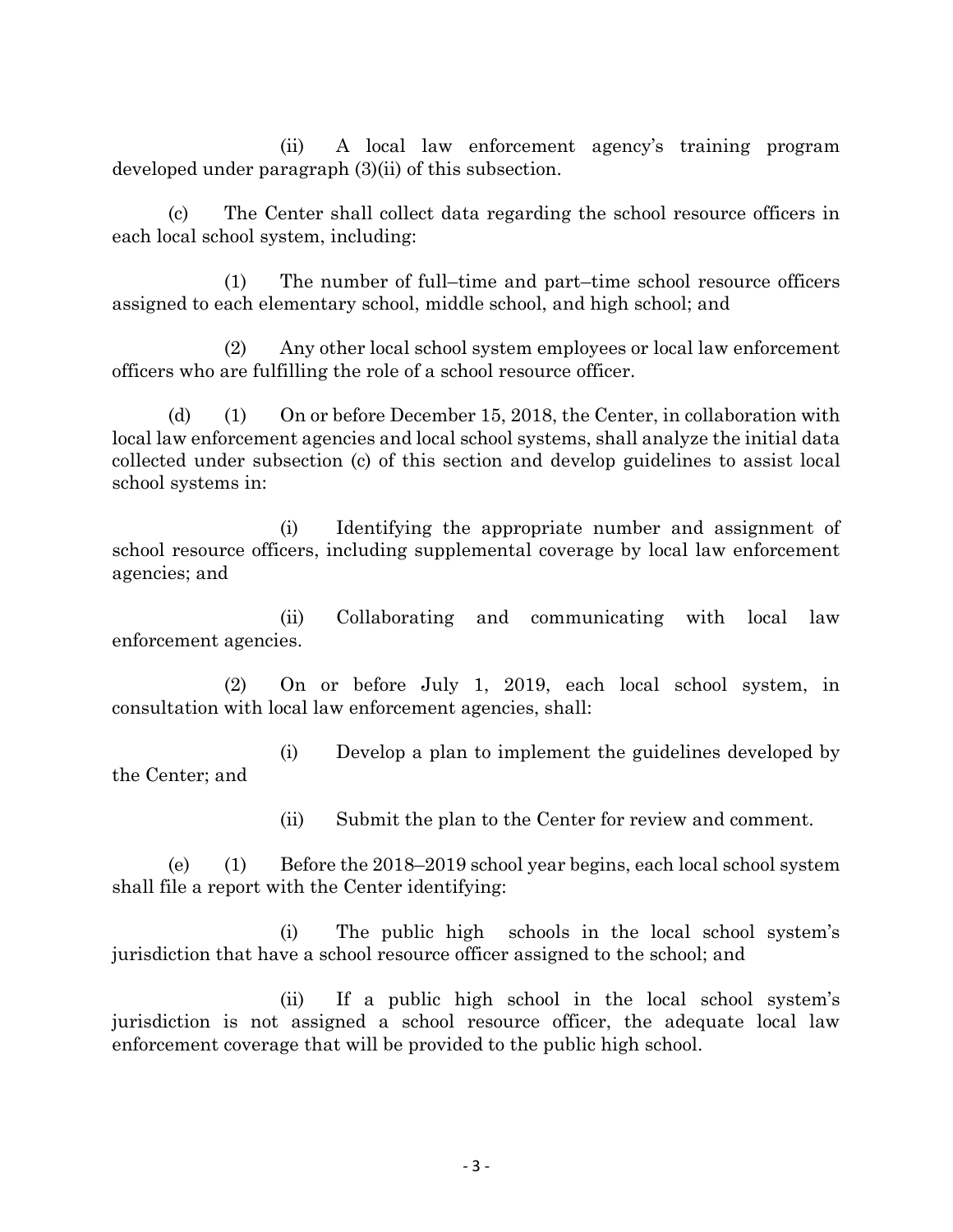(2) Beginning with the 2019–2020 school year, and each school year thereafter, before the school year begins, each local school system shall, in accordance with the plan developed under subsection  $(d)(2)$  of this section, file a report identifying:

(i) The public schools in the local school system's jurisdiction that have a school resource officer assigned to the school; and

(ii) If a public school in the local school system's jurisdiction is not assigned a school resource officer, the adequate local law enforcement coverage that will be provided to the public school.

(3) On or before October 1, 2018, and each October 1 thereafter, the Center shall submit a summary of the reports required under this subsection to the Governor and, in accordance with § 2–1257 of the State Government Article, the General Assembly.

(f) Each local school system shall post on the school system's website information on the role and authority of school resource officers assigned to public schools within the school system.

(g) (1) For fiscal year 2020 and each fiscal year thereafter, the Governor shall appropriate in the annual State budget \$10,000,000 to the Fund for the purpose of providing grants to local school systems and local law enforcement agencies to assist in meeting the requirements of subsection (e) of this section.

(2) Grants provided under this subsection shall be made to each local school system based on the number of schools in each school system in proportion to the total number of public schools in the State in the prior year.

(h) (1) The Center shall collect data on incidents of use of force between:

(i) Any school resource officer and a student while a school resource officer is carrying out the officer's duties; and

(ii) Any school security employee and a student while the school security employee is carrying out the employee's duties.

(2) On or before December 1, 2020, and each December 1 thereafter, the Center shall submit a report on the data collected under paragraph (1) of this subsection for each jurisdiction, in accordance with federal and State law, to the Governor and, in accordance with § 2–1257 of the State Government Article, the General Assembly.